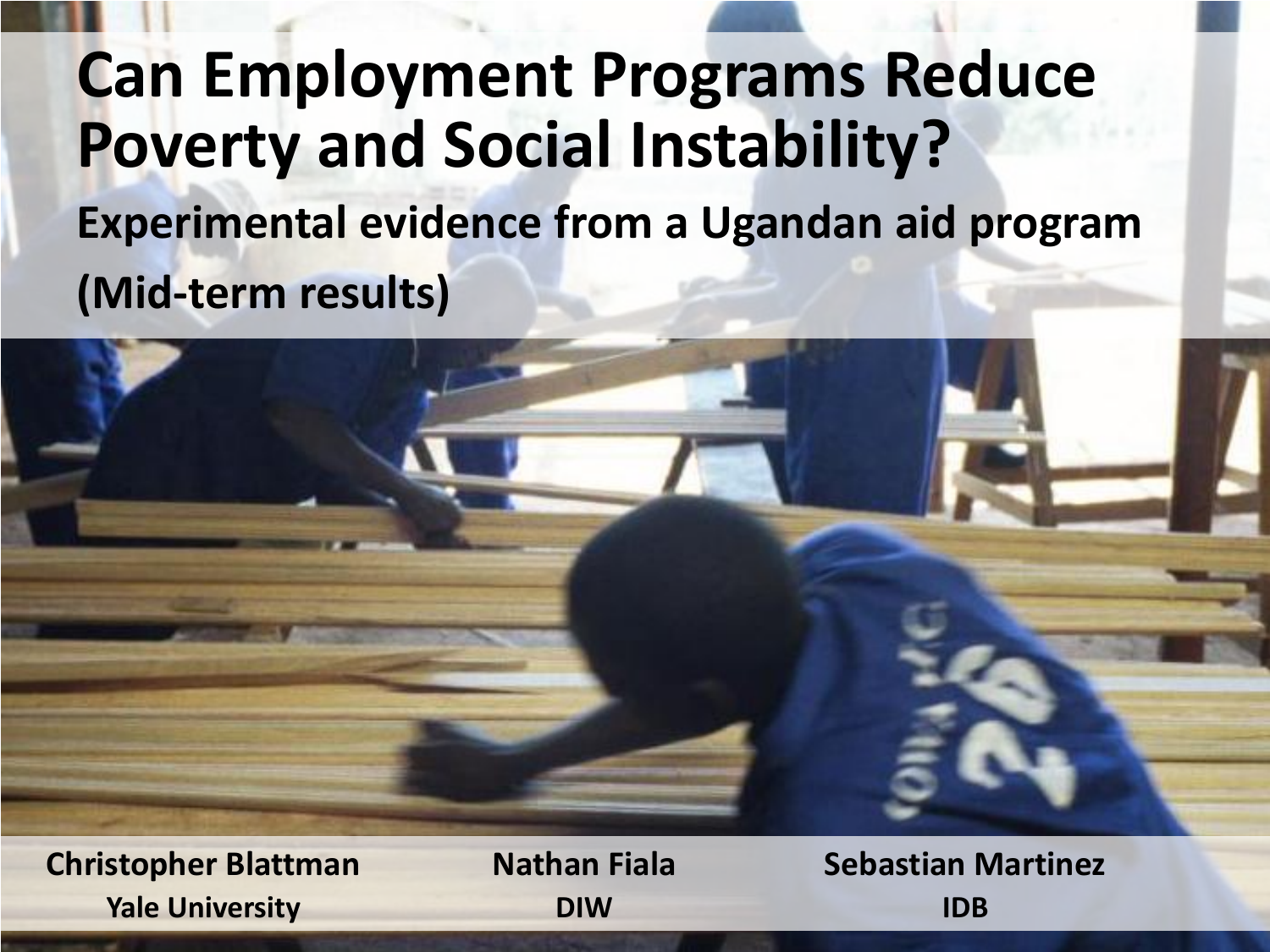Average age: 25 Average education: 8<sup>th</sup> grade Average cash earnings: \$0.48/day PPP Average employment: 10 hours/week Female: 33%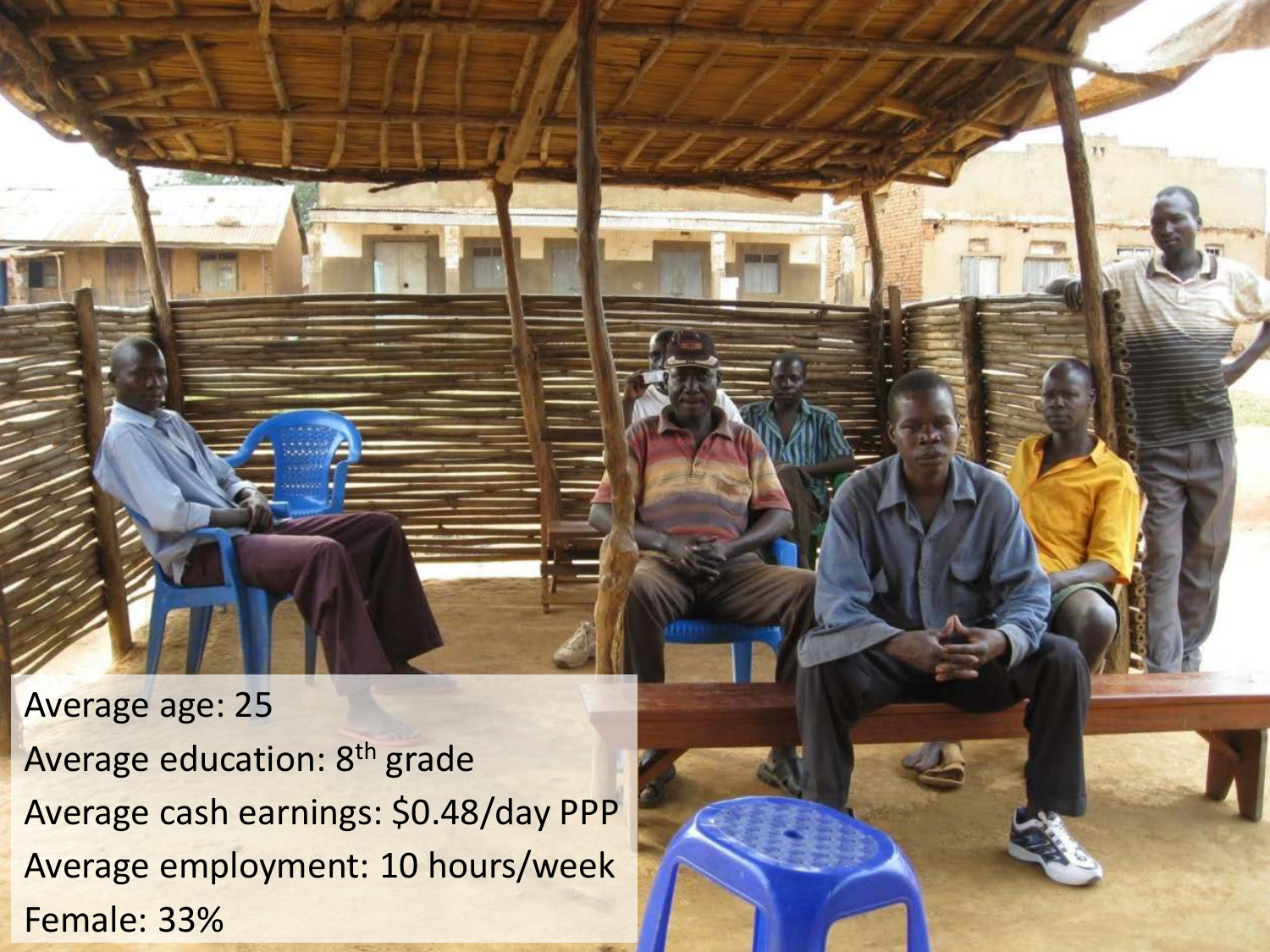## The "Youth Opportunities Program" in Uganda

- NUSAF: Uganda's second largest development program
	- **1. Raise incomes and employment**
	- **2. Increase community cohesion and reduce conflict**
- YOP: groups of 15 to 30 young adults (ages 16 to 40) apply to government for cash transfers of \$7-\$10k (\$377 per person on average)
- If your group is selected:
	- Central bank transfers lump sum to bank account in names of group leaders
	- Groups pay training fees for group members and distribute cash or in-kind assets
- Conditions:
	- Must propose to use for vocational training fees, tools, and start-up costs
	- After transfer, no further government monitoring, support, or accountability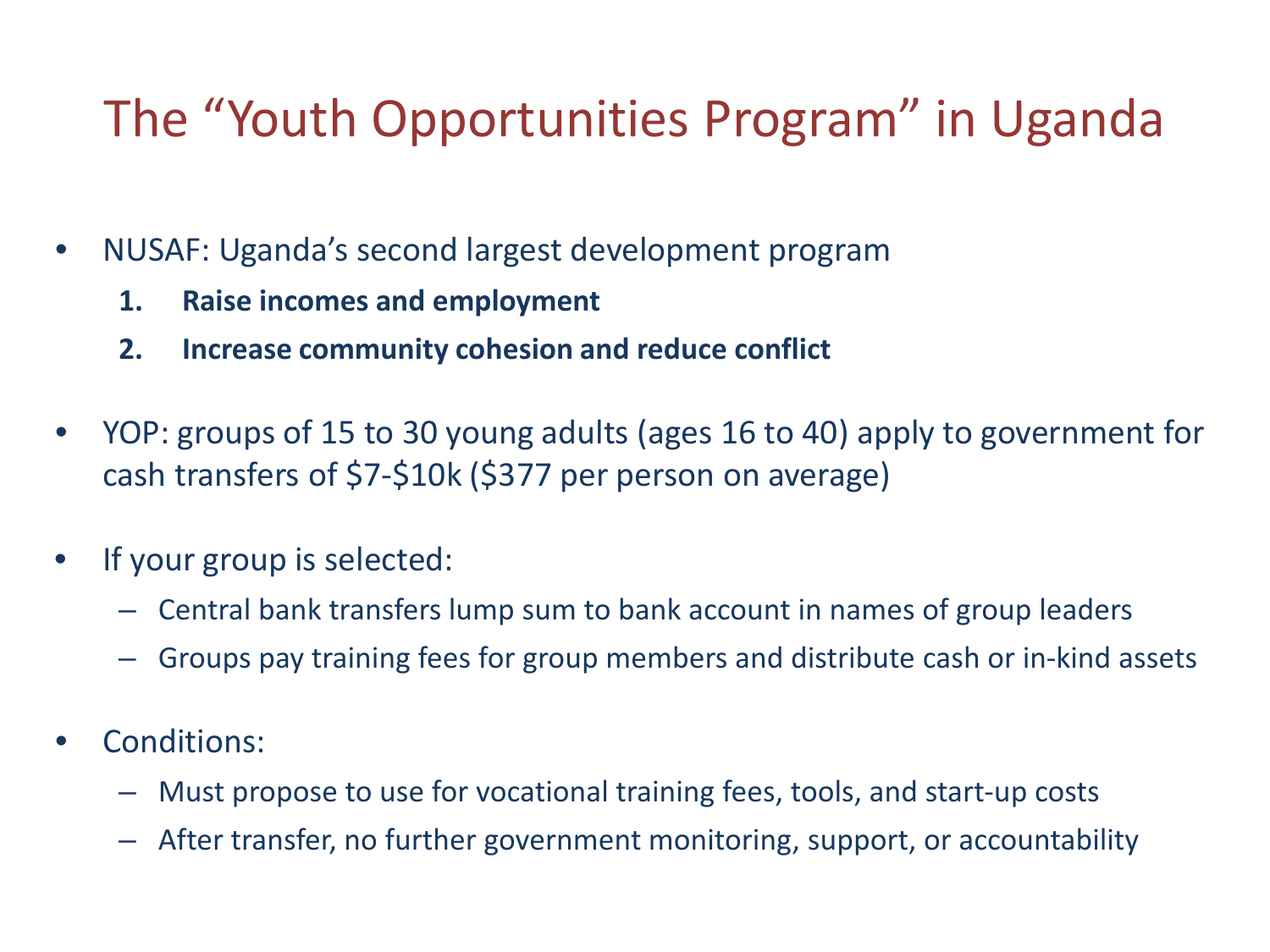### Aid strategy rooted in at least four assumptions

- 1. Money will not be "wasted"
	- Poor people have agency and can make informed economic decisions
	- i.e. will save/invest rather than eat right away
- 2. Poor have high potential returns to capital
- 3. Poor are constrained from reaching high returns
	- e.g. Missing markets (credit, insurance) and production non-convexities
- 4. Poverty reduction will have positive socio-political impacts
	- More empowered and engaged citizens (especially if participatory)
	- Less alienated
	- Less violent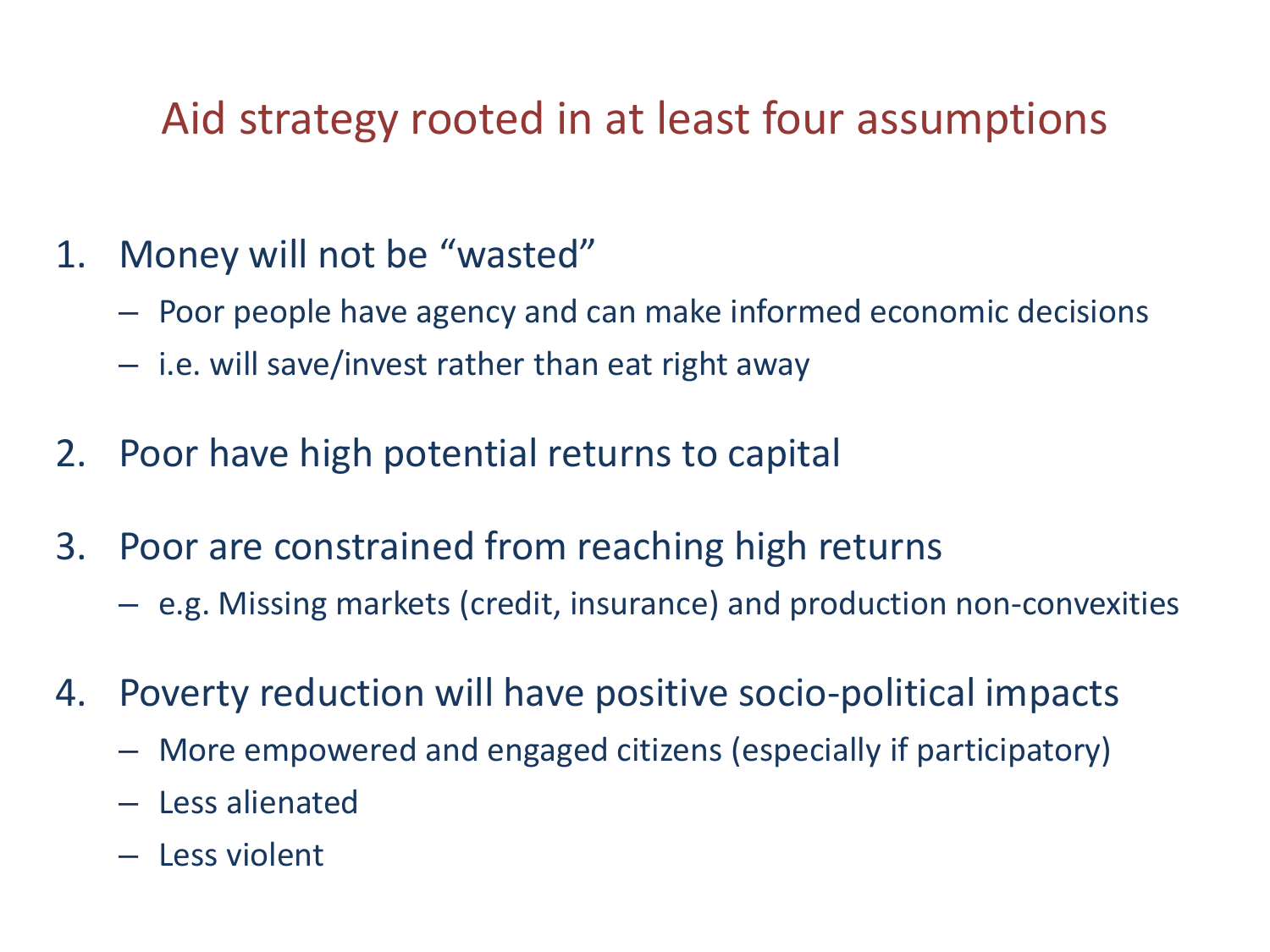## **Questions**

- 1. Is (relatively) unconditional cash transfer invested on training and equipment?
- 2. Do the poor have high returns to capital?
- 3. Do employment programs promote social stability?
	- i.e. externalities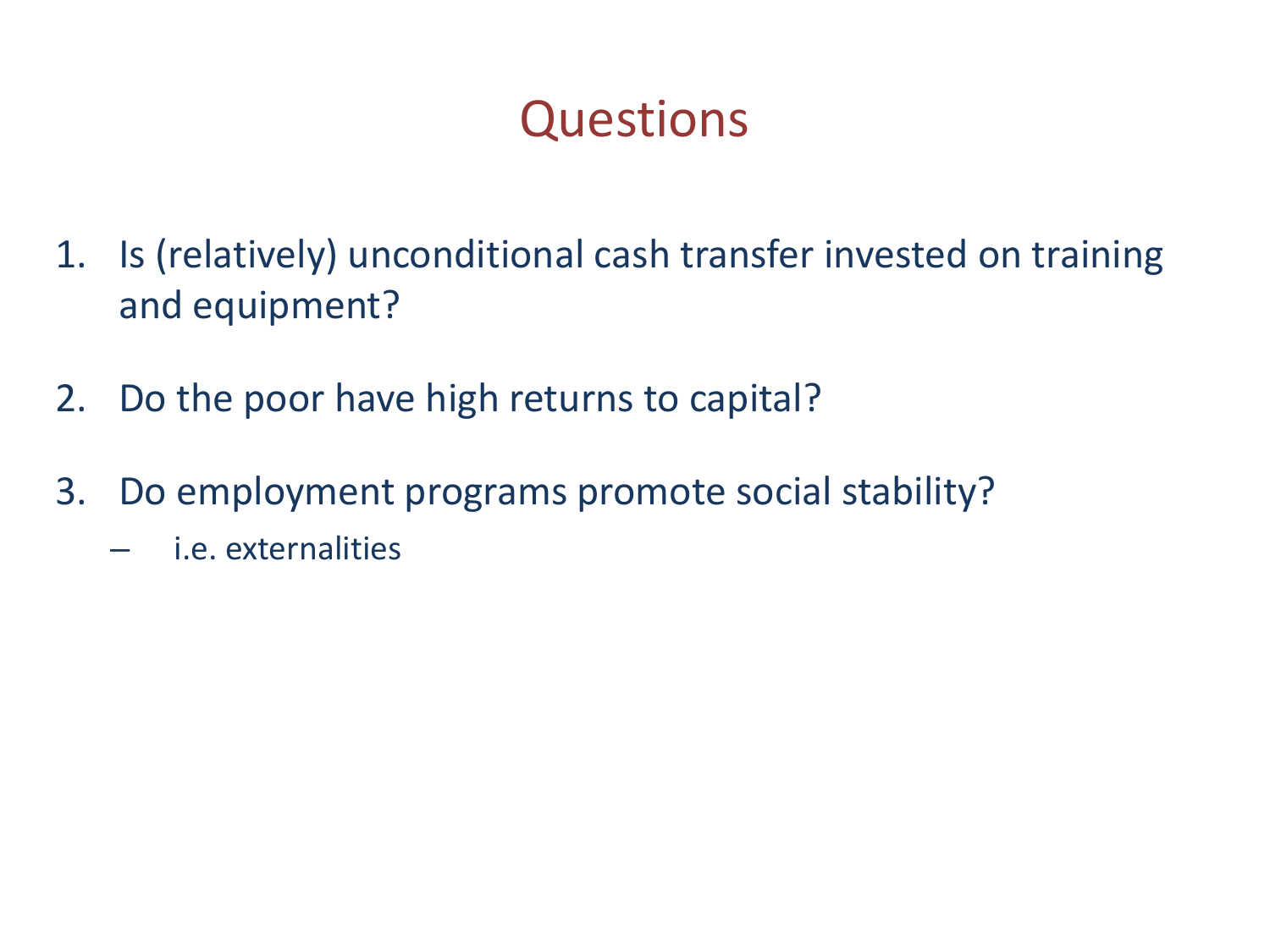### Work opportunities outside intervention Distribution of hours worked in control group (at endline)

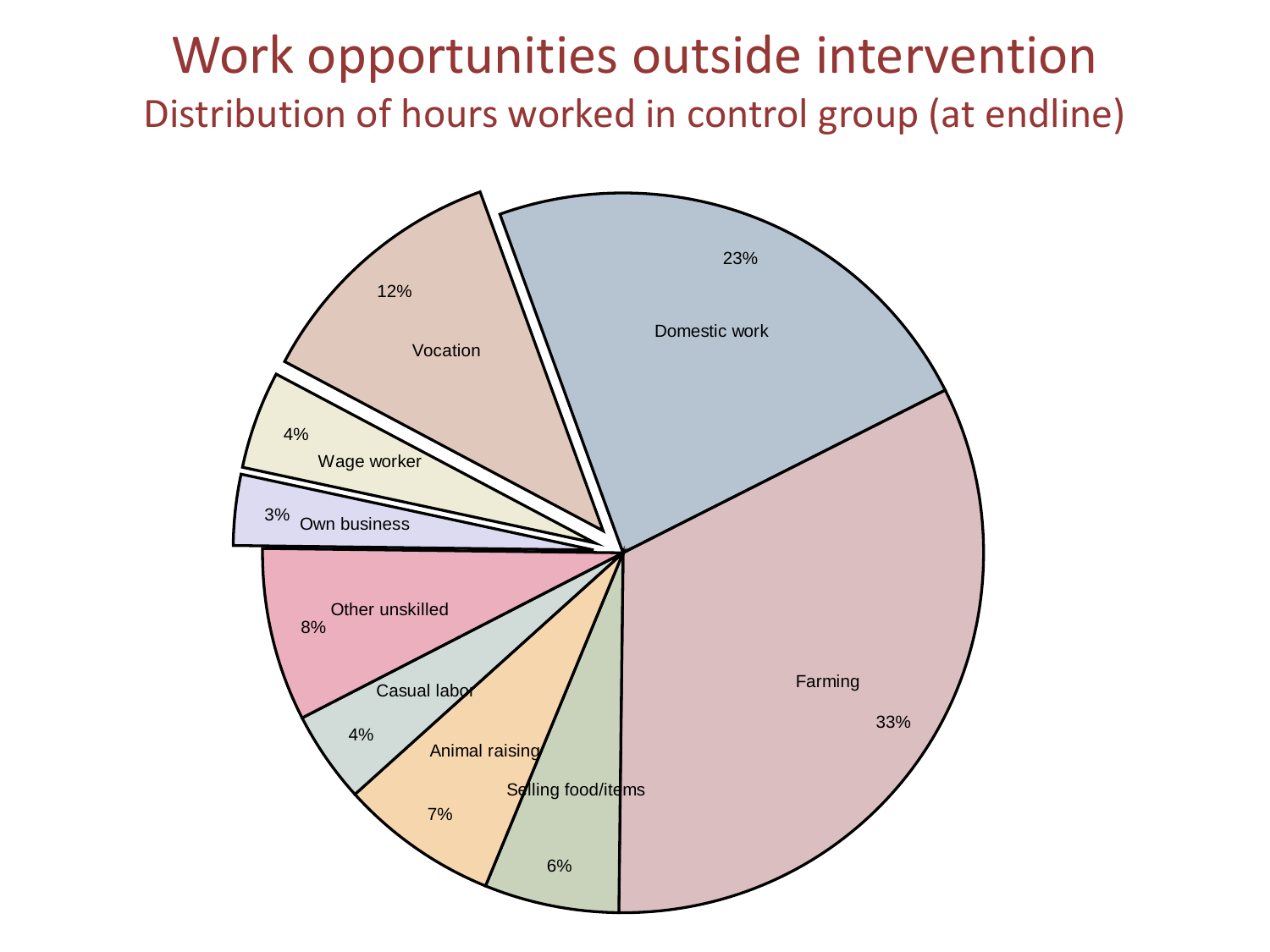#### Distribution of per capita grant size across groups Heterogeneity driven mainly by differences in group size



Average grant size within groups (USD)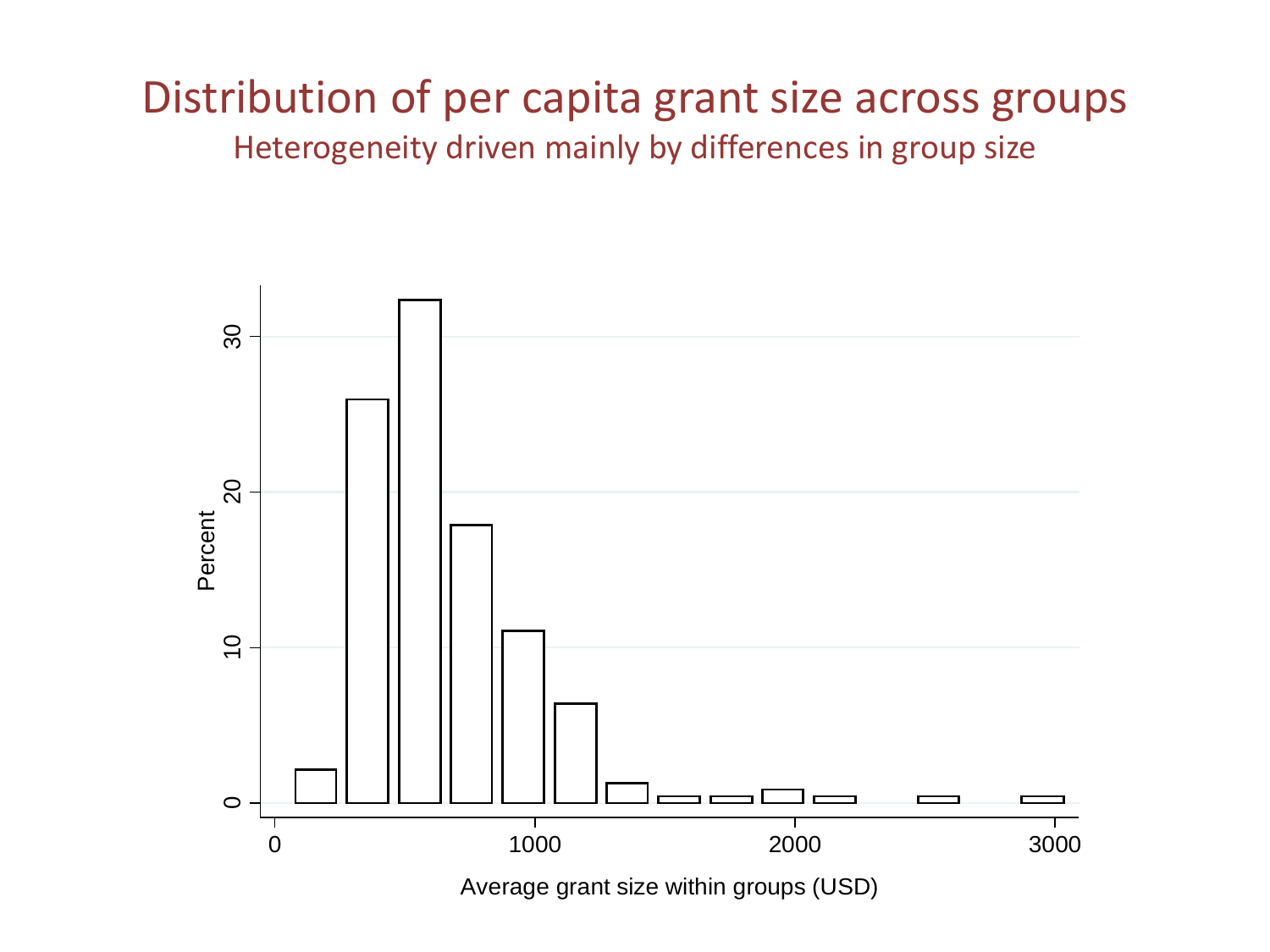## Timeline of events

- 2006 Tens of thousands apply, hundreds of groups funded
- 2007 Funds remain for 265 groups in 10 districts

Government selects, screens and approves 535 groups

2/2008 Baseline survey with 5 people per group

Randomization at group level

- 7-9/2008 Government transfers funds to treatment groups
- 10/2010 Mid-term survey commences roughly 2 years after transfer Effective attrition rate of 8%
- 5/2012 Next survey in the field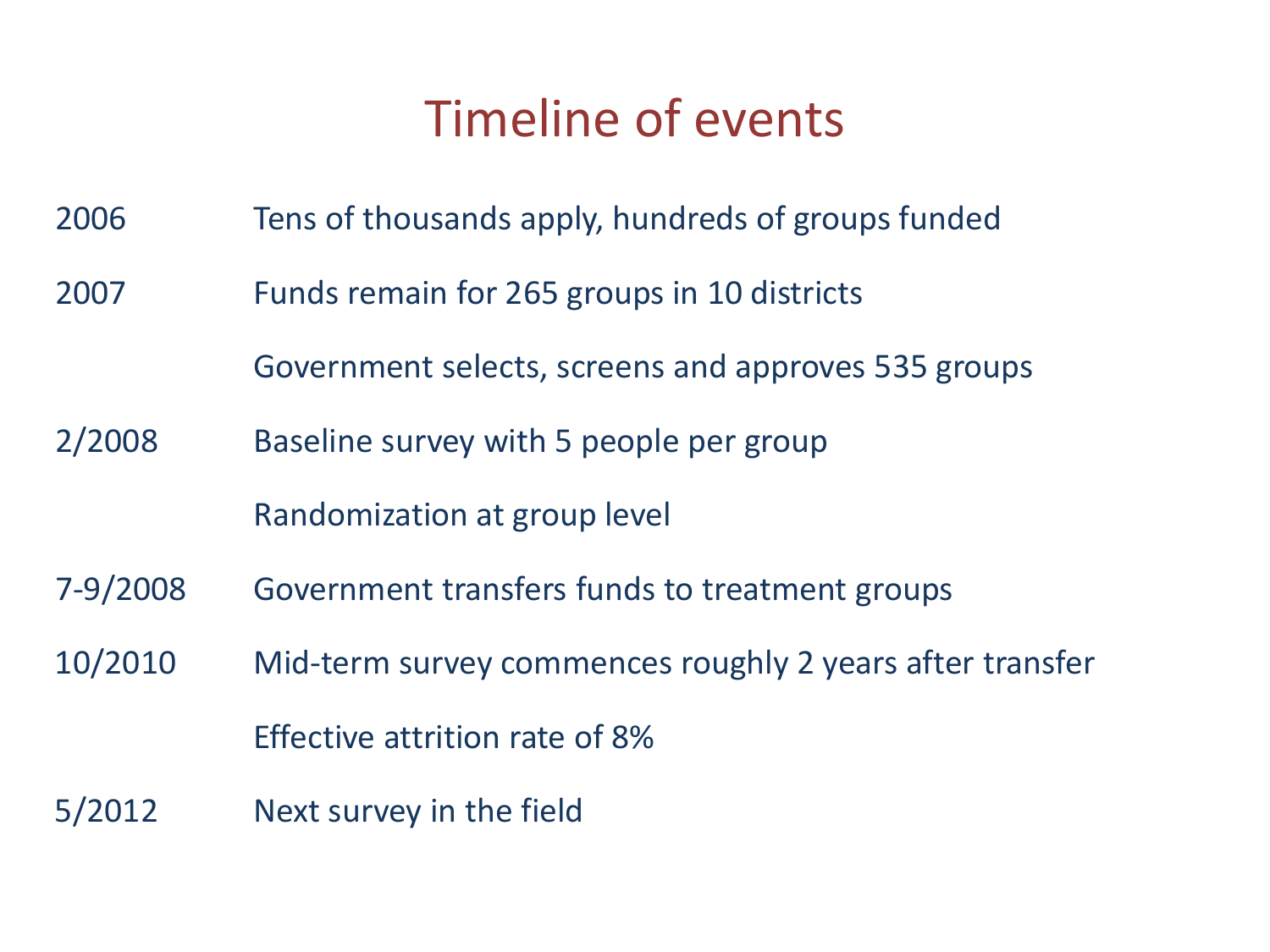## Data and attrition

- **Baseline survey** 
	- Successfully tracked 524 of 535 groups
		- 6 discovered to be "ghosts" and discarded
	- Interviewed 5 random members per group
	- Balanced along most characteristics
- Mid-term follow-up survey
	- Sought all 5 members of each group, tracking migrants (4 attempts per person)
	- Attrition of 13%
		- 9% of control group not found
		- 15% of treatment group not found
	- Attrition relatively unsystematic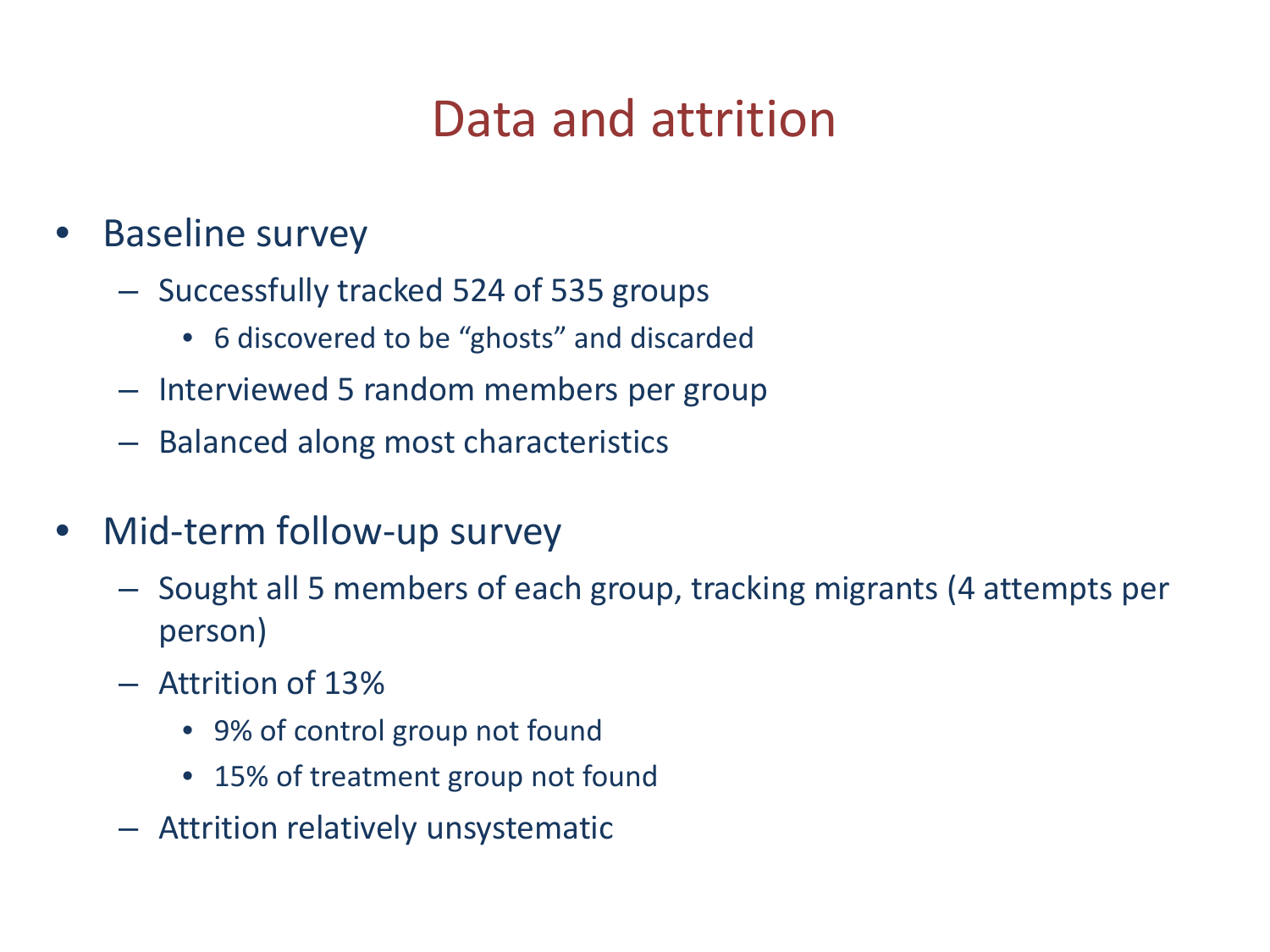

## Investments in vocational skills and capital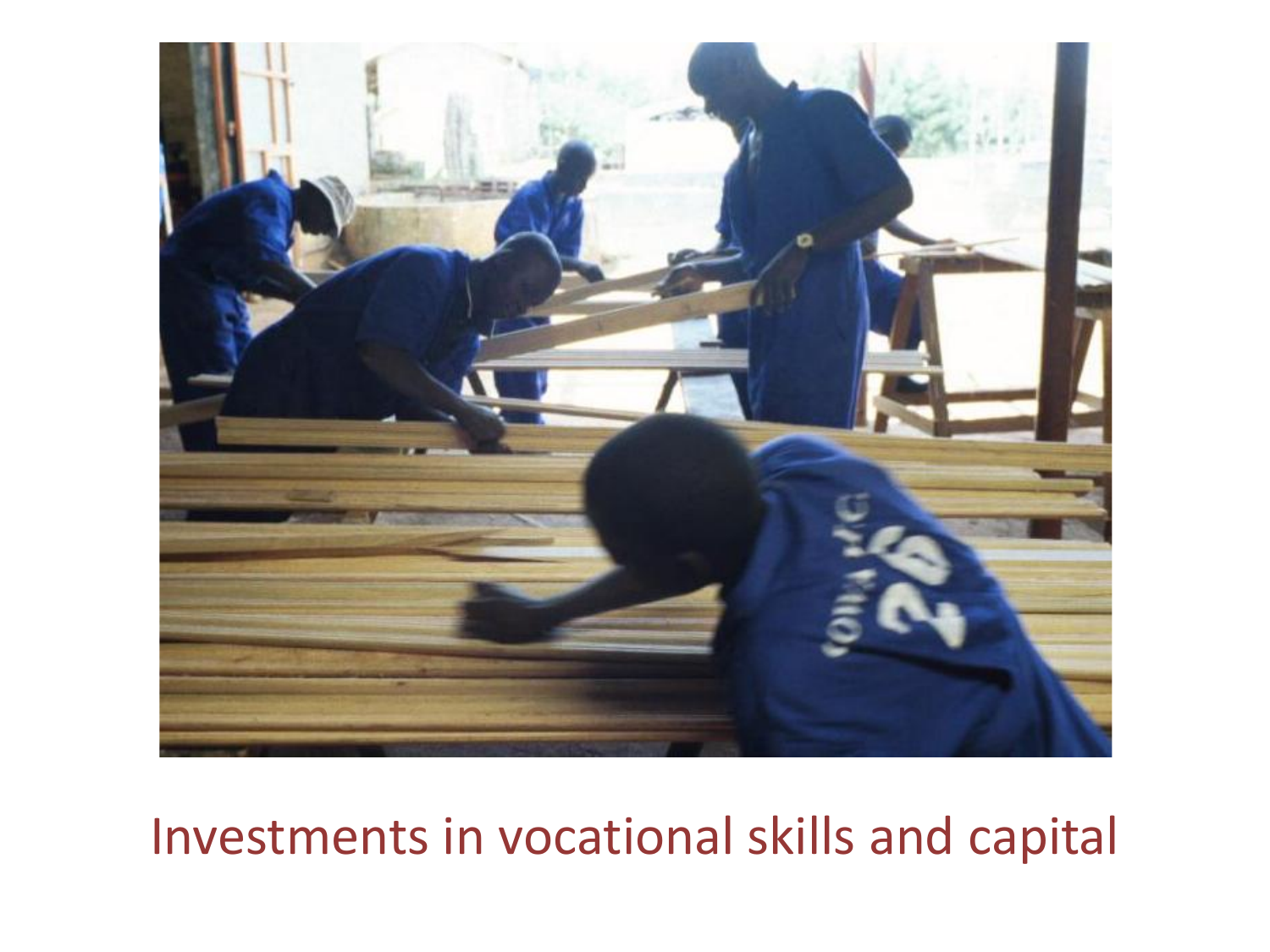#### ATEs on investments in vocational skills and capital

|                                              | <b>Vocational training</b> |                | <b>Tools and machines acquired</b><br>since baseline |                | Existing stock of raw materials,<br>tools, and machines |                |
|----------------------------------------------|----------------------------|----------------|------------------------------------------------------|----------------|---------------------------------------------------------|----------------|
|                                              | <b>Enrolled</b>            | <b>Hours</b>   | Level ('000s of<br>UGX)                              | Log(UGX)       | Level ('000s of<br>UGX)                                 | Log(UGX)       |
| Treated                                      | 0.607                      | 400.264        | 791.904                                              | 2.765          | 658.554                                                 | 1.837          |
|                                              | $[0.030]$ ***              | $[25.162]$ *** | $[130.305]$ ***                                      | $[0.258]$ ***  | $[141.476]$ ***                                         | $[0.244]$ ***  |
| Treated × Female                             | 0.033                      | 13.996         | $-409.800$                                           | $-0.539$       | $-408.071$                                              | $-0.204$       |
|                                              | [0.046]                    | [46.693]       | $[171.343]$ **                                       | [0.450]        | $[191.037]$ **                                          | [0.423]        |
| Female                                       | $-0.014$                   | 27.474         | $-49.611$                                            | $-0.172$       | $-145.331$                                              | $-0.179$       |
|                                              | [0.031]                    | [25.389]       | [85.262]                                             | [0.257]        | [103.627]                                               | [0.265]        |
| Control means<br>Males<br>Females            | 0.169<br>0.157             | 41.80<br>63.34 | 159.8<br>96.71                                       | 7.296<br>7.013 | 414.2<br>234.9                                          | 9.537<br>9.078 |
| <b>Female Treatment Effect</b>               | 0.640                      | 414.3          | 382.1                                                | 2.226          | 250.5                                                   | 1.633          |
| p-value                                      | 0.000                      | 0.000          | 0.001                                                | 0.000          | 0.046                                                   | 0.000          |
| ATE as % of control mean<br>Males<br>Females | 359%<br>407%               | 958%<br>655%   | 496%<br>395%                                         |                | 159%<br>107%                                            |                |

*Robust standard errors in brackets, clustered by group and stratified by district.* 

*Omitted regressors include an age quartic, district indicators, and baseline measures of employment and human and working capital. \*\*\* p<0.01, \*\* p<0.05, \* p<0.1*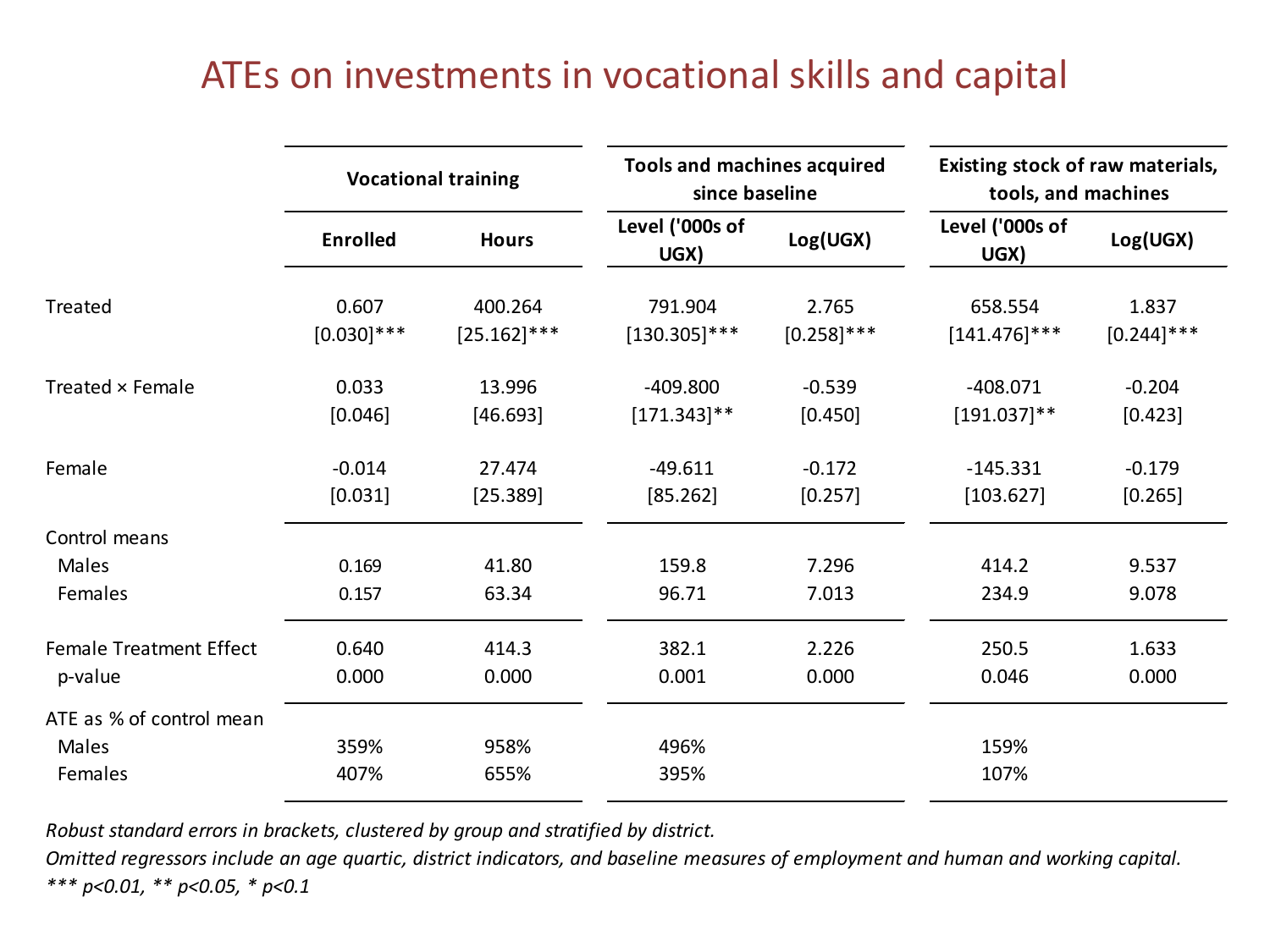#### Types of training received

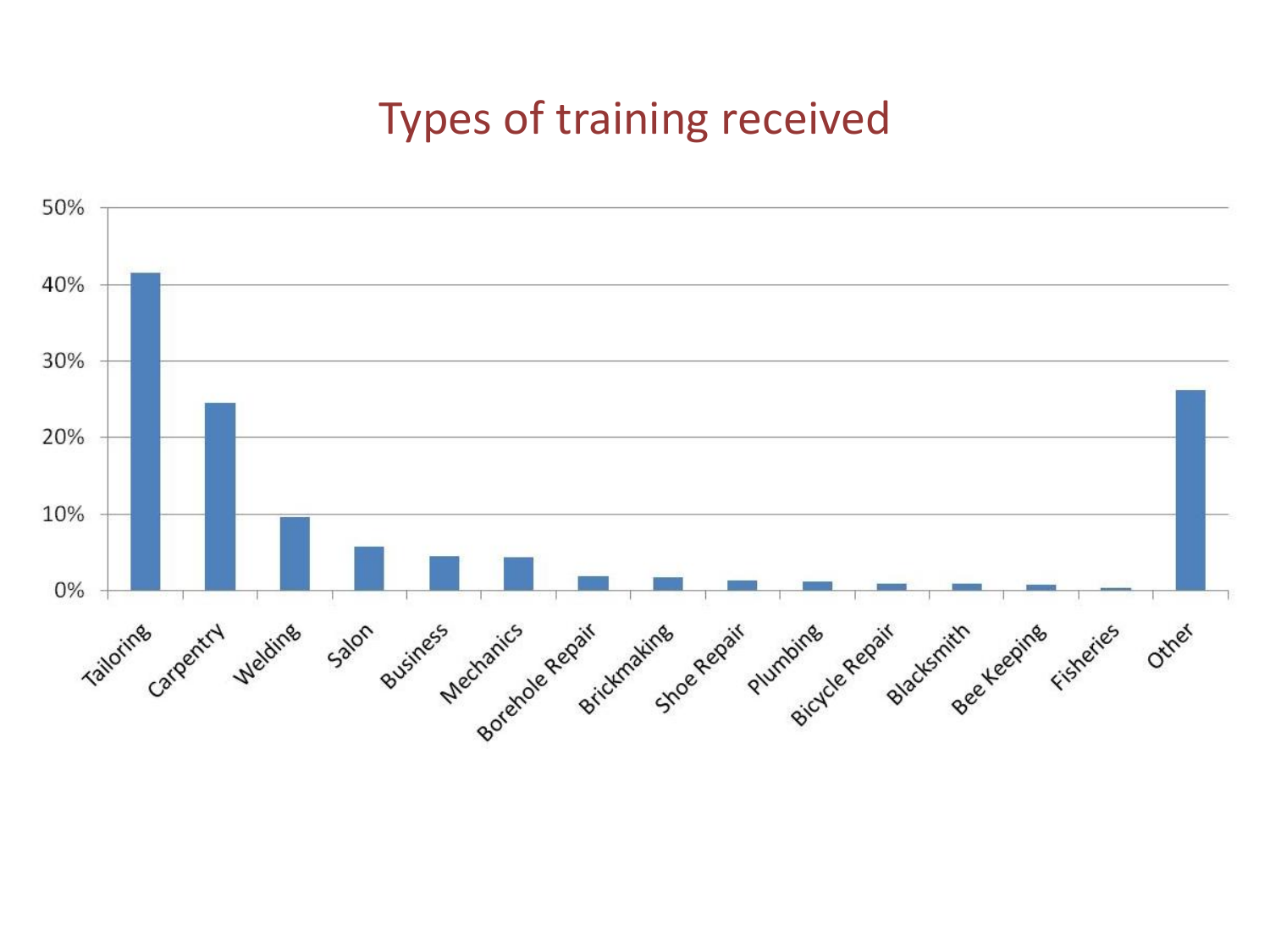## **Implications**

- Appears that two thirds of grant was invested in either training fees or tool/capital purchases
- Remaining third could have been consumed, or could have been invested in inventory, materials, etc. (No data on this)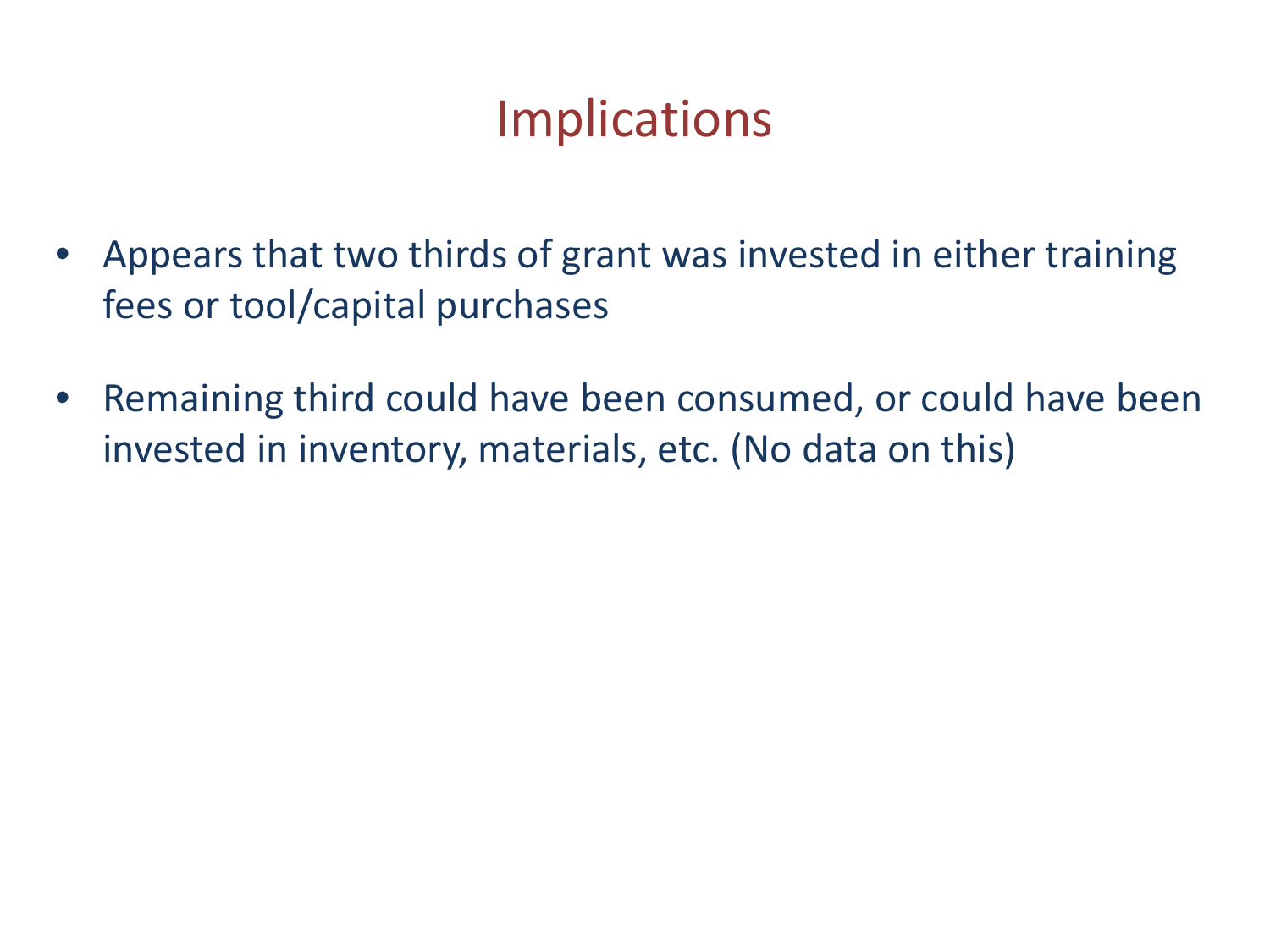

Impacts on income, consumption and employment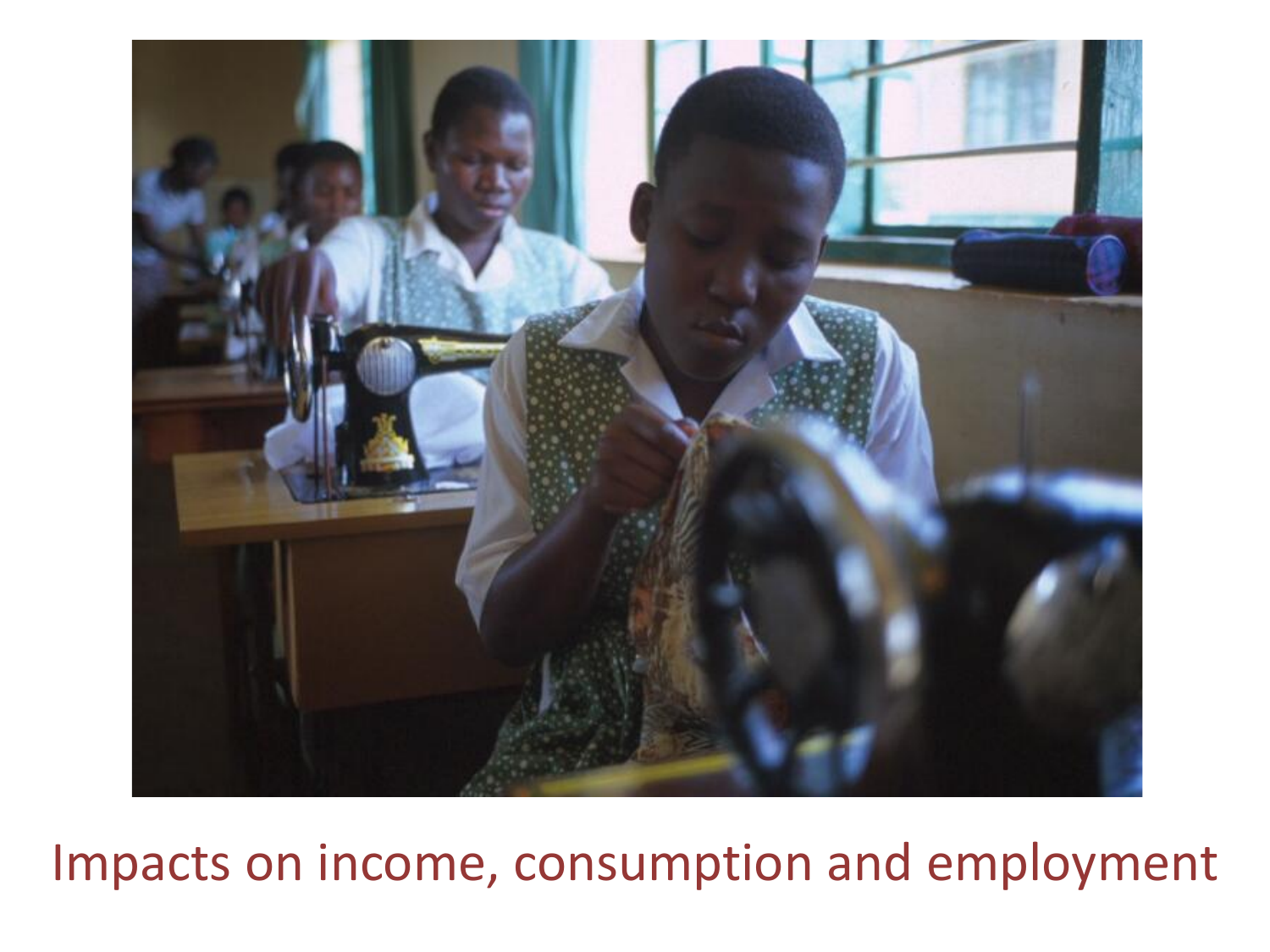#### ATEs on income, consumption and employment

|                                              | <b>Profits in last 4 weeks</b> |                | <b>Poverty</b>                   | <b>Employment levels in past 4 weeks</b> |                                           |                                      |
|----------------------------------------------|--------------------------------|----------------|----------------------------------|------------------------------------------|-------------------------------------------|--------------------------------------|
|                                              | Level (000s<br>of UGX)         | In(Profits)    | Index of<br>wealth (z-<br>score) | <b>Hours on</b><br>market<br>activities  | <b>Hours on</b><br>all econ<br>activities | <b>Engaged in</b><br>skilled<br>work |
| Treated                                      | 26.225                         | 0.813          | 0.182                            | 20.473                                   | 17.596                                    | 0.314                                |
|                                              | $[7.326]$ ***                  | $[0.179]$ ***  | $[0.067]$ ***                    | $[7.118]$ ***                            | $[7.287]$ **                              | $[0.035]$ ***                        |
| Treated × Female                             | $-20.234$                      | 0.164          | $-0.156$                         | 5.328                                    | 6.362                                     | 0.078                                |
|                                              | $[11.317]$ *                   | [0.327]        | [0.106]                          | [11.293]                                 | [12.330]                                  | [0.057]                              |
| Female                                       | $-9.547$                       | $-0.571$       | $-0.006$                         | $-27.102$                                | $-28.686$                                 | $-0.124$                             |
|                                              | [7.379]                        | $[0.232]$ **   | [0.066]                          | $[7.736]$ ***                            | $[8.207]$ ***                             | $[0.036]$ ***                        |
| Control means<br>Males<br>Females            | 50.01<br>32.27                 | 8.653<br>8.010 | $-0.00328$<br>$-0.0476$          | 80.69<br>52.76                           | 132.9<br>99.60                            | 0.404<br>0.241                       |
| <b>Female Treatment Effect</b>               | 5.992                          | 0.977          | 0.0261                           | 25.80                                    | 23.96                                     | 0.392                                |
| p-value                                      | 0.447                          | 0.000482       | 0.762                            | 0.00435                                  | 0.0187                                    | $\pmb{0}$                            |
| ATE as % of control mean<br>Males<br>Females | 0.524<br>0.186                 |                |                                  | 0.254<br>0.489                           | 0.132<br>0.241                            | 0.778<br>1.628                       |

*Robust standard errors in brackets, clustered by group and stratified by district.* 

*Omitted regressors include an age quartic, district indicators, and baseline measures of employment and human and wor \*\*\* p<0.01, \*\* p<0.05, \* p<0.1*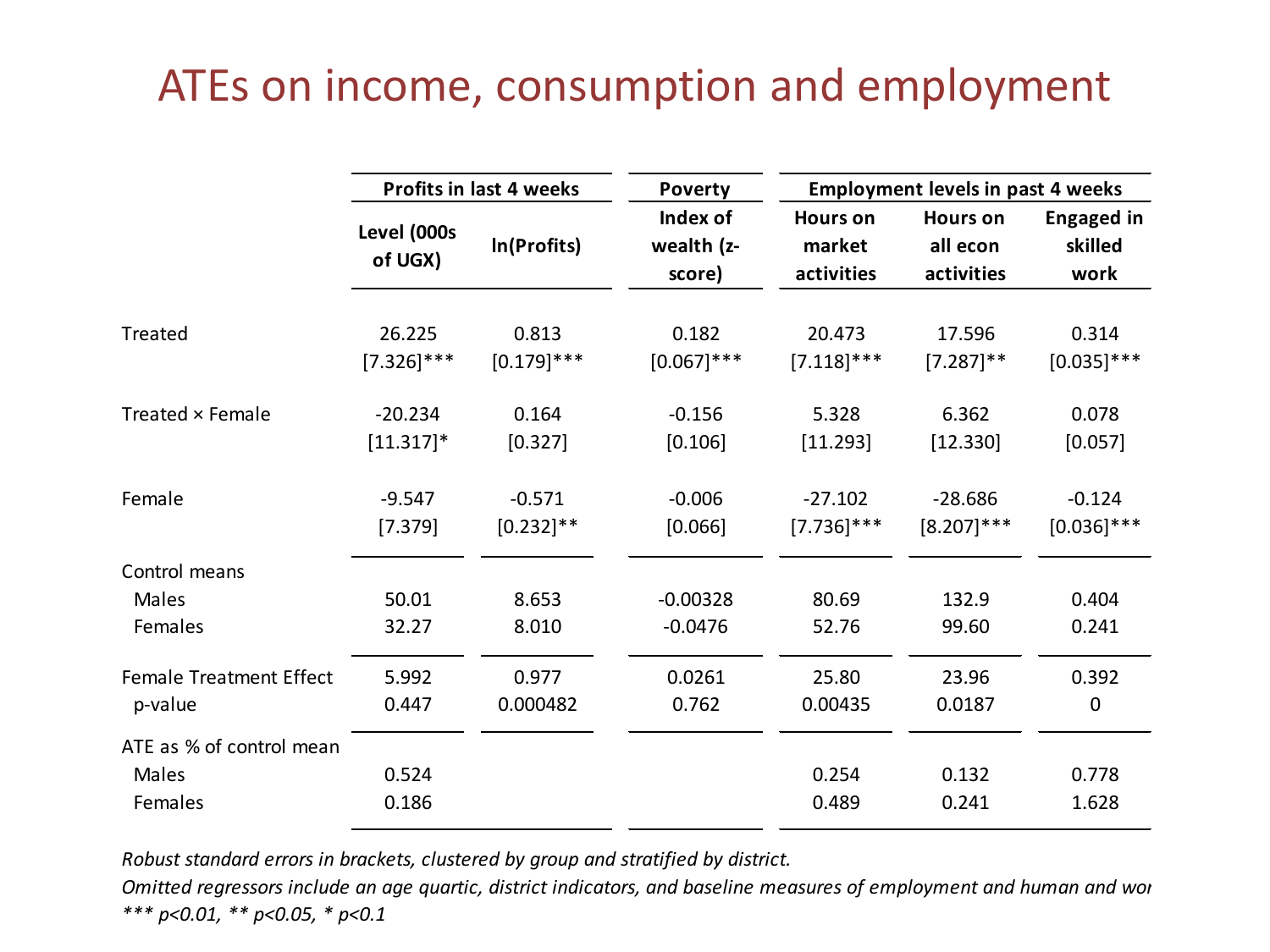# Are these high rates of return?

|                          | <b>Real rate</b> |  |  |  |  |  |
|--------------------------|------------------|--|--|--|--|--|
|                          | of return        |  |  |  |  |  |
| <b>Treatment effects</b> |                  |  |  |  |  |  |
| Income ATE               | 35%              |  |  |  |  |  |
| Income QTE               | <b>22%</b>       |  |  |  |  |  |
|                          |                  |  |  |  |  |  |
| <b>Available rates</b>   |                  |  |  |  |  |  |
| Prime rate               | 5%               |  |  |  |  |  |
| Commercial low           | 15%              |  |  |  |  |  |
| Commercial high          | 25%              |  |  |  |  |  |
| <b>ROSCAs</b>            | 200%             |  |  |  |  |  |
| Moneylenders             | 200%             |  |  |  |  |  |

- ATE and QTE higher than real commercial lending rates
- ATE implies a "Payback" time of 3 years
- But returns lower than 40 to 60% rates seen among microenterprises in Sri Lanka, Mexico or Ghana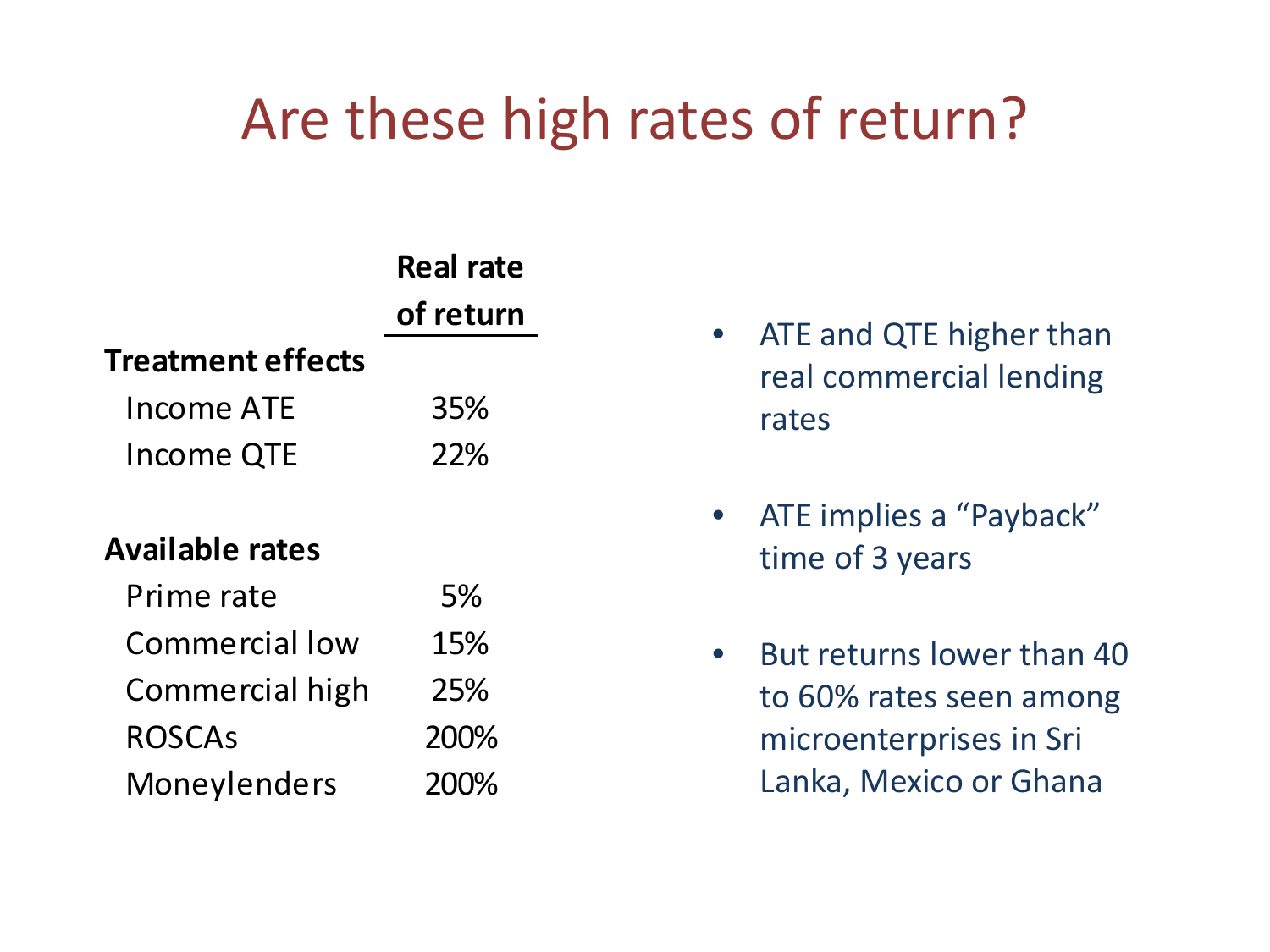

## Impacts on aggression and alienation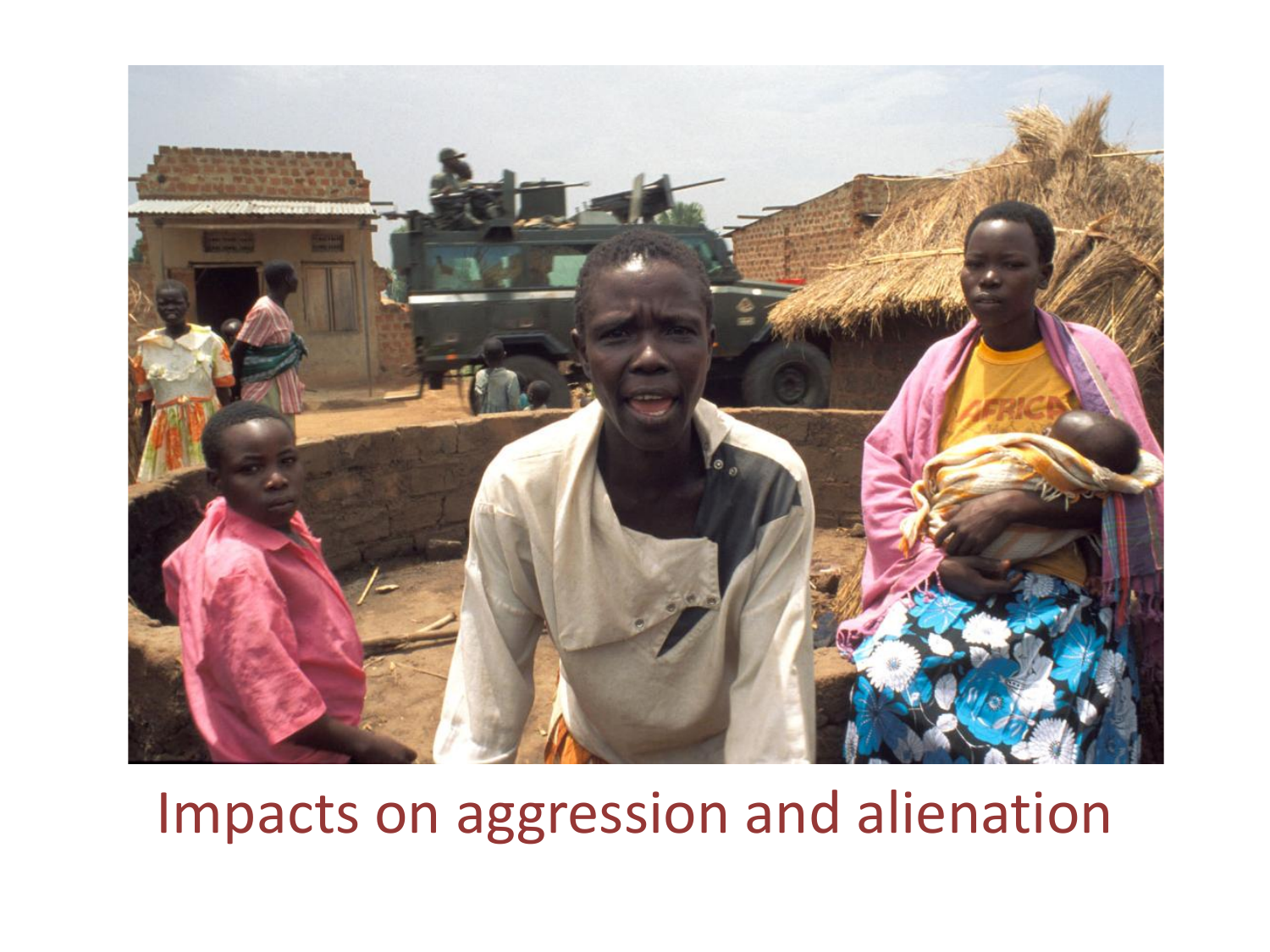## Survey measurement

- Social alienation/integration
	- **Participation**: Community group participation/leadership, community leadership, attending and speaking out in community meetings
	- **Interpersonal**: social support, family relationship, neighbor relations, elder/leader relations
	- **Emotional depression and distress:** 9 self-reported symptoms
- Interpersonal aggression
	- Frequency & intensity of disputes
	- Self-reported hostile behaviors
	- Peer behavior
- Political behavior prevented from asking in mid-round
	- Preferences
	- Participation
	- Violence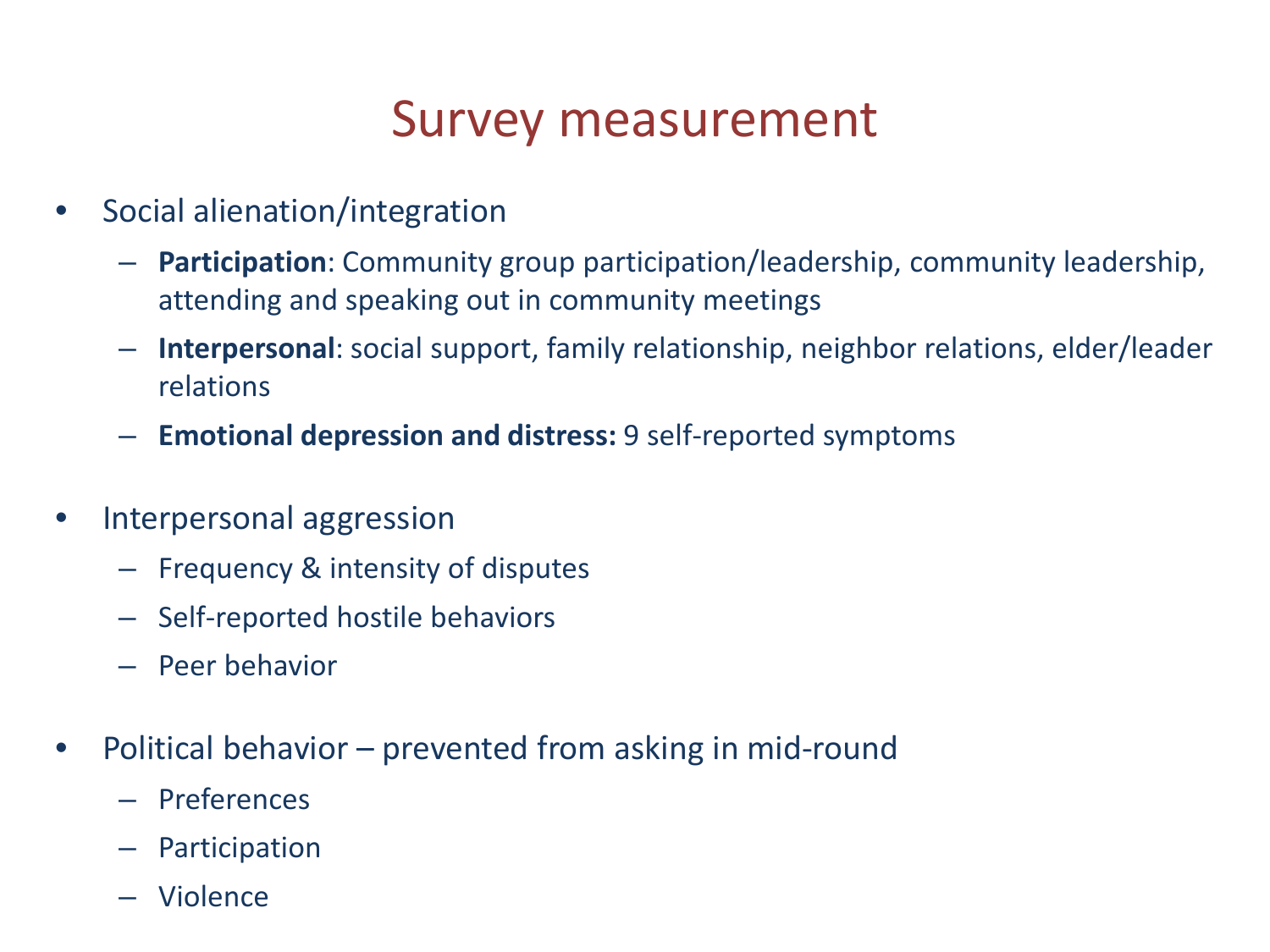## Impacts on social cohesion and alienation

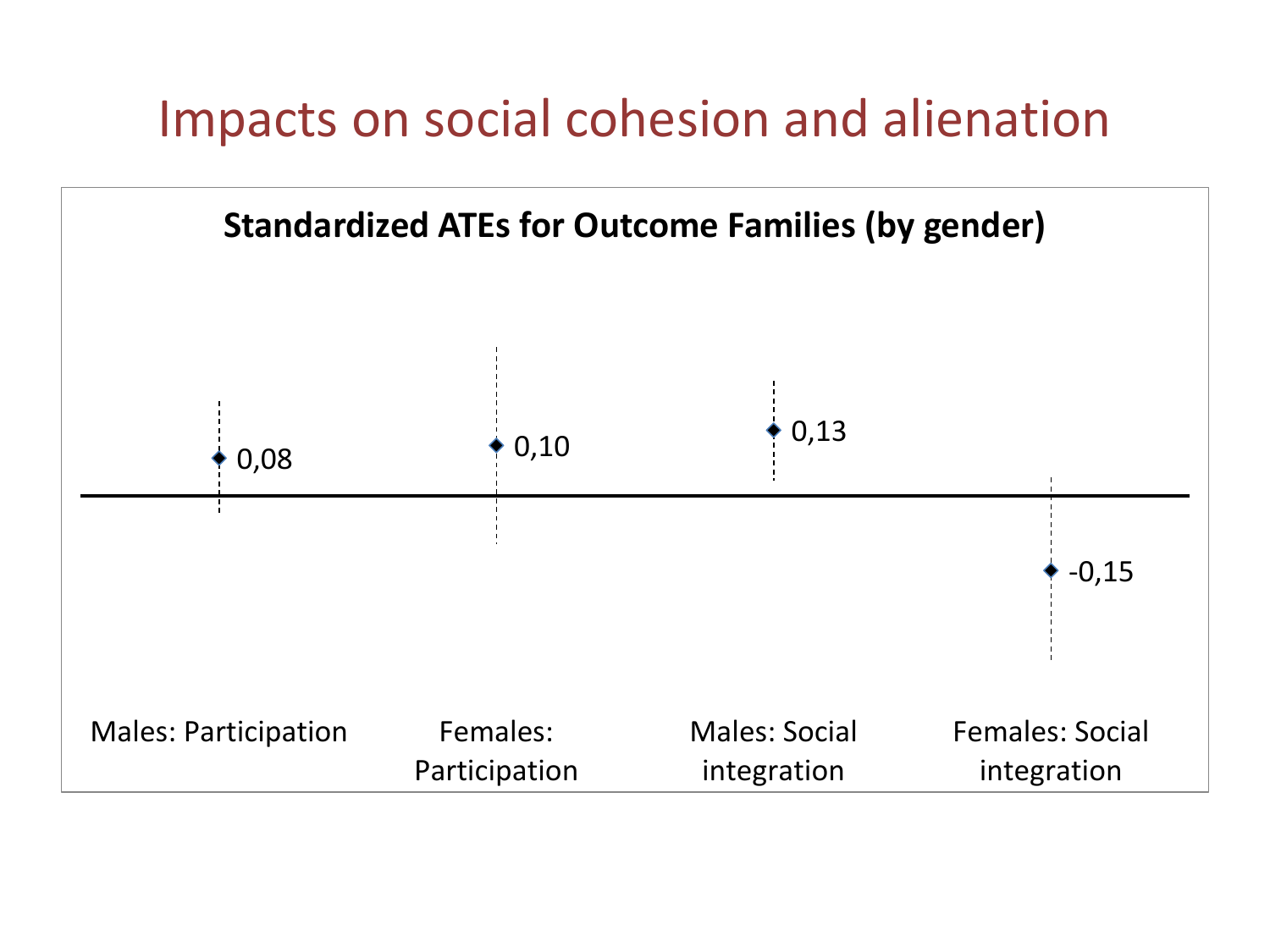Evidence consistent with idea that economic performance changes social role and esteem

- Treated give 25%-50% more transfers within and outside the household
- Robust positive correlation between social integration and participation and:
	- Economic performance (real and perceived rankings)
	- Transfers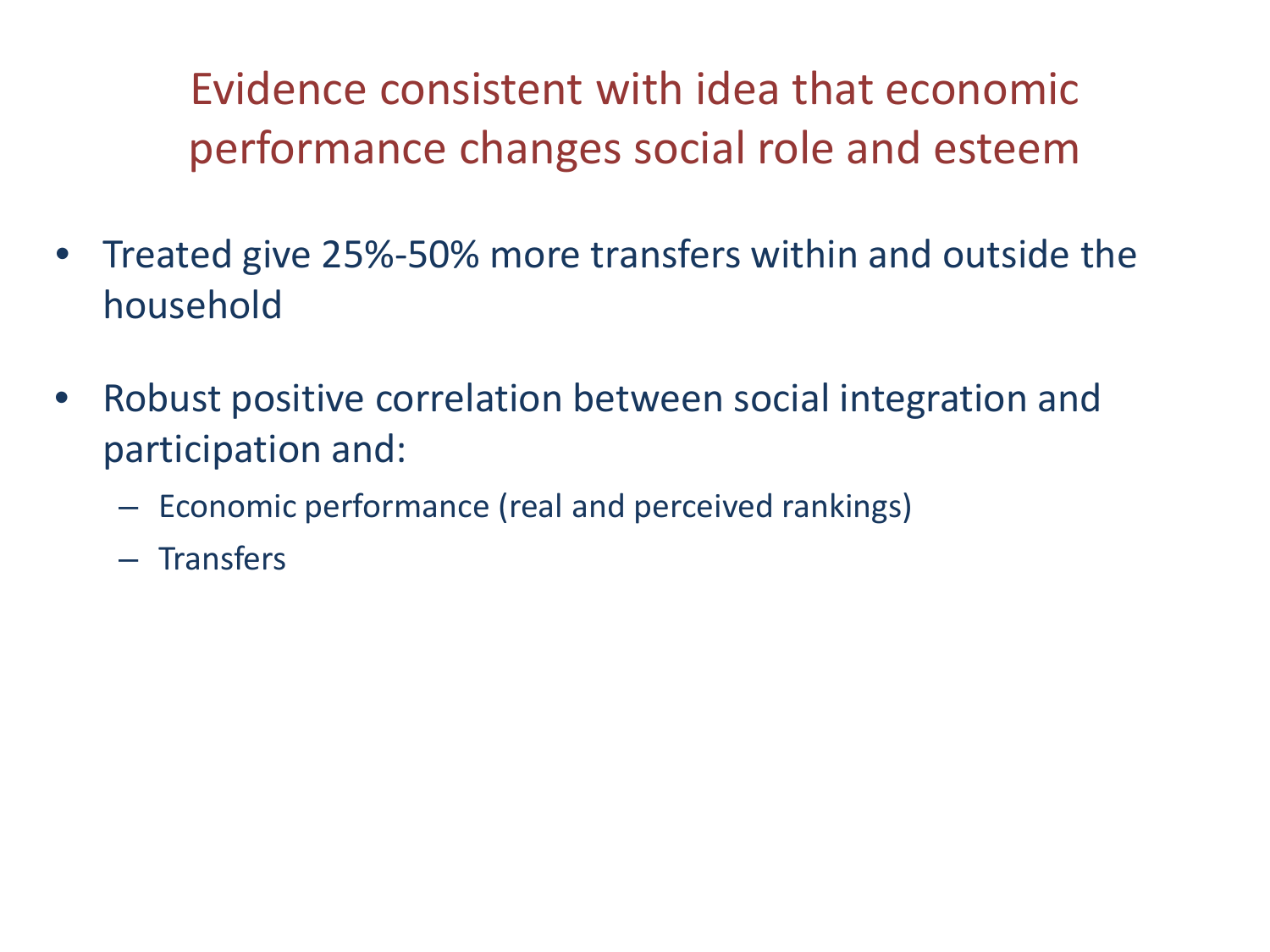## Impacts on mental health and aggression

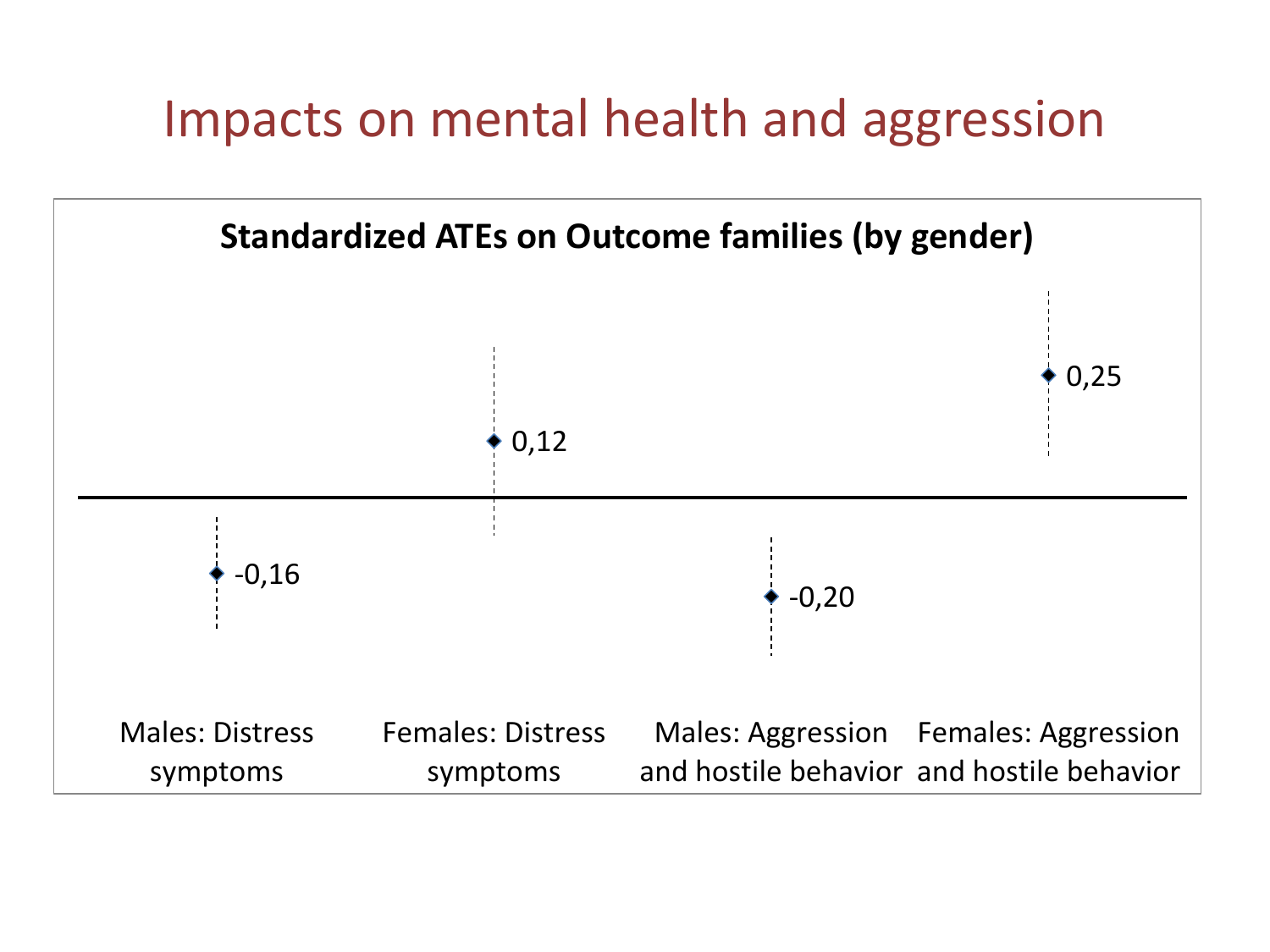#### In absolute terms the changes in aggression are small Distribution of index of aggressive behaviors



- But aggression levels changing at all points in the distribution
	- Especially those who at baseline report the highest number of disputes
- Proportionally the impact is huge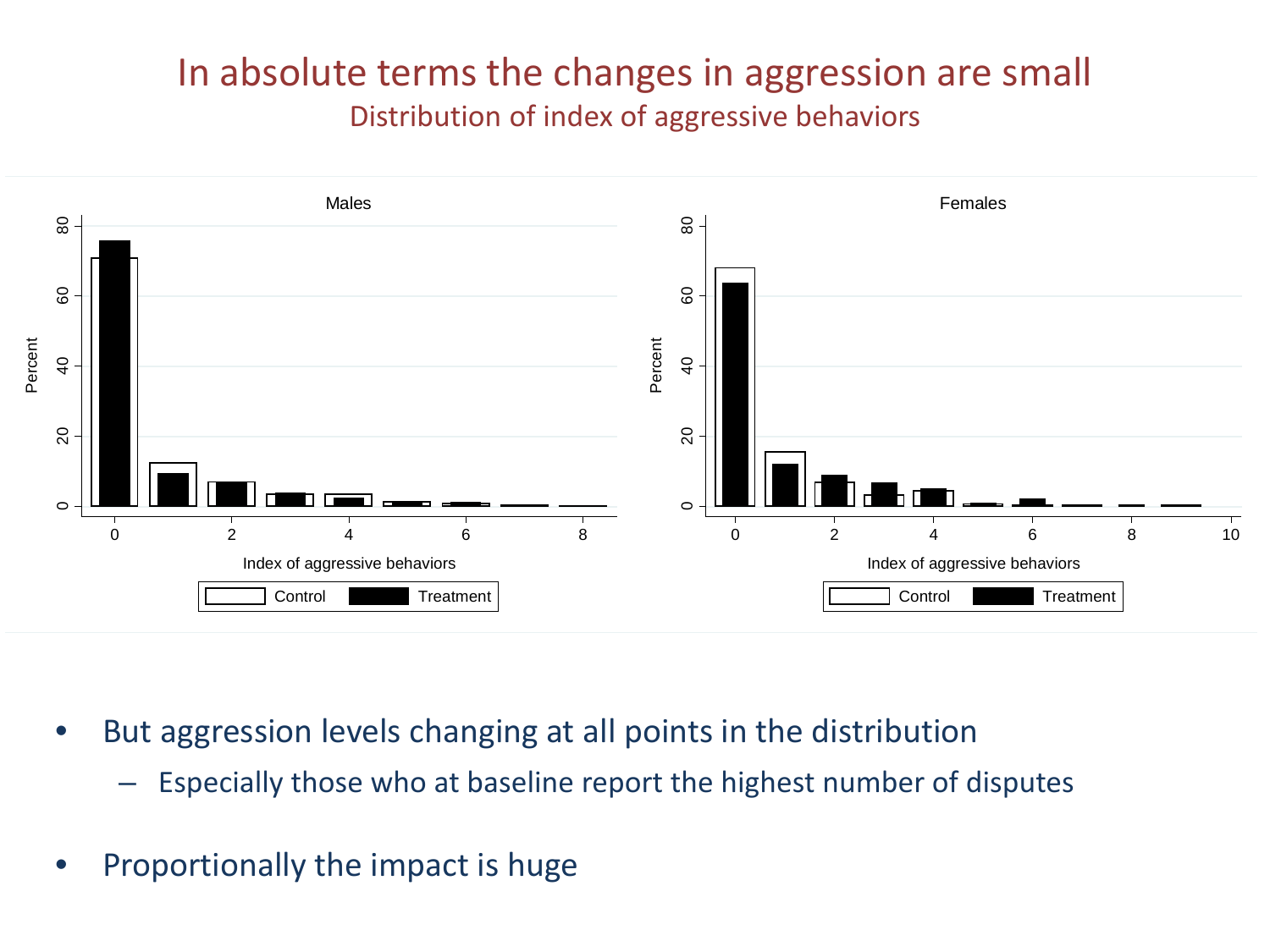### Next steps

- New round of data collection in 2012
	- Better data on de facto group size
	- Longitudinal performance data
	- More extensive social, political and violent participation outcomes
	- More extensive data on time preference and cognitive/non-cognitive skills